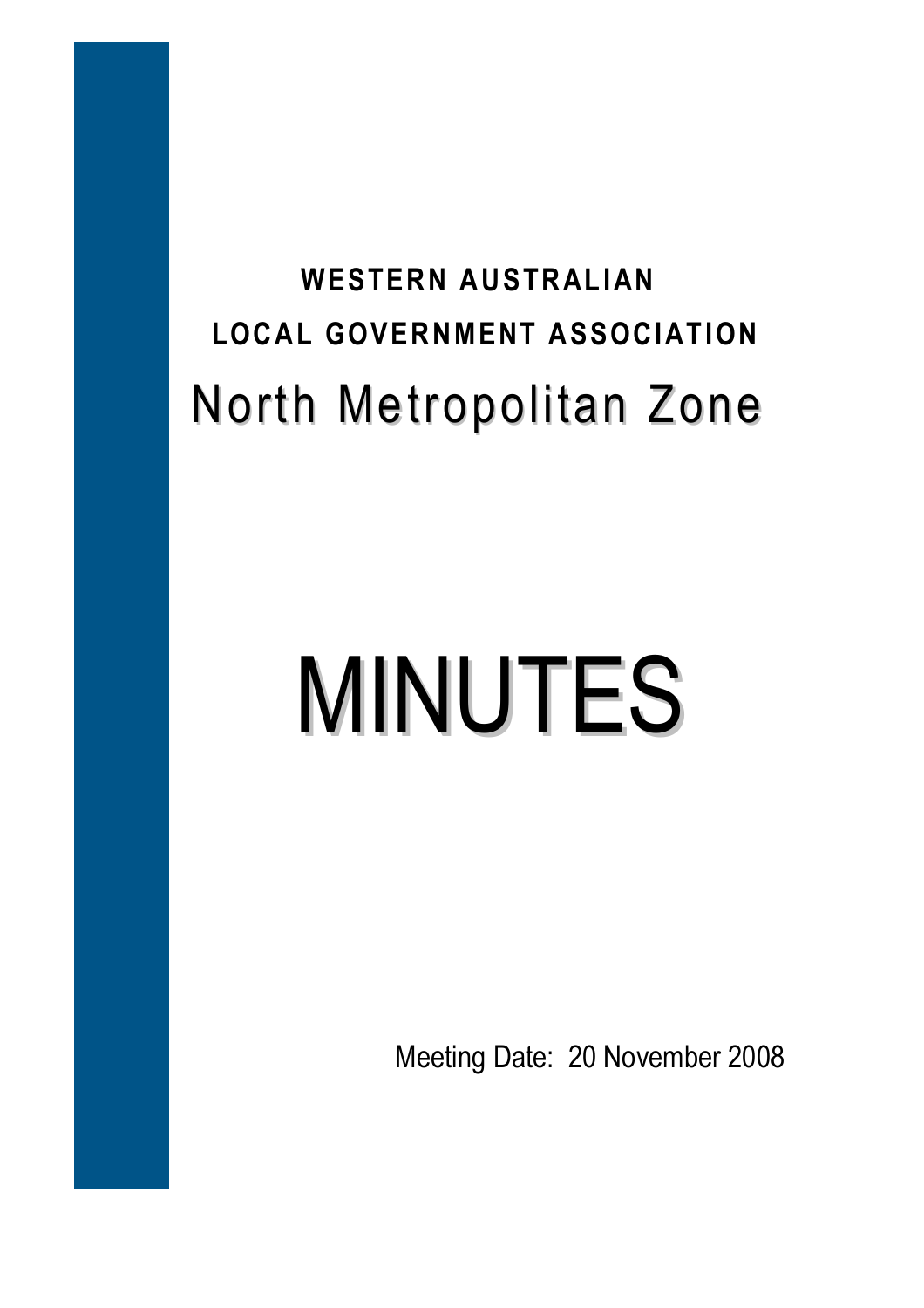### **TABLE OF CONTENTS**

| 1              | Attendance                                          |                                                                               |    |
|----------------|-----------------------------------------------------|-------------------------------------------------------------------------------|----|
|                | Apologies                                           |                                                                               | 4  |
| $\overline{2}$ | Announcements                                       |                                                                               |    |
| 3              | <b>Confirmation of Minutes</b>                      |                                                                               |    |
| 4              | <b>Business Arising from Minutes</b>                |                                                                               |    |
| 5              | Deputations/Presentations                           |                                                                               |    |
| 6              | Matters referred to WALGA                           |                                                                               |    |
| 7              | <b>Reports from Members Councils</b>                |                                                                               |    |
|                | 7.1                                                 | Boundary Reviews - Legislative Amendments to the Local<br>Government Act 1995 | 5  |
|                | 7.2                                                 | Elected Member Development Program                                            | 8  |
|                | 7.3                                                 | Proposed Meeting Dates for 2009 – North Metropolitan Zone                     | 10 |
|                | 7.4                                                 | Development of a Regional Elected Member Development Program                  | 11 |
| 8              | WALGA State Council Agenda - Matters for Discussion |                                                                               | 13 |
| 9              | <b>WALGA State Council Members' Report</b>          |                                                                               | 13 |
| 10             | <b>General Business</b>                             |                                                                               | 13 |
| 11             | Date, Time and Place of Next Meeting                |                                                                               |    |
| 12             | Closure                                             |                                                                               |    |
|                |                                                     |                                                                               |    |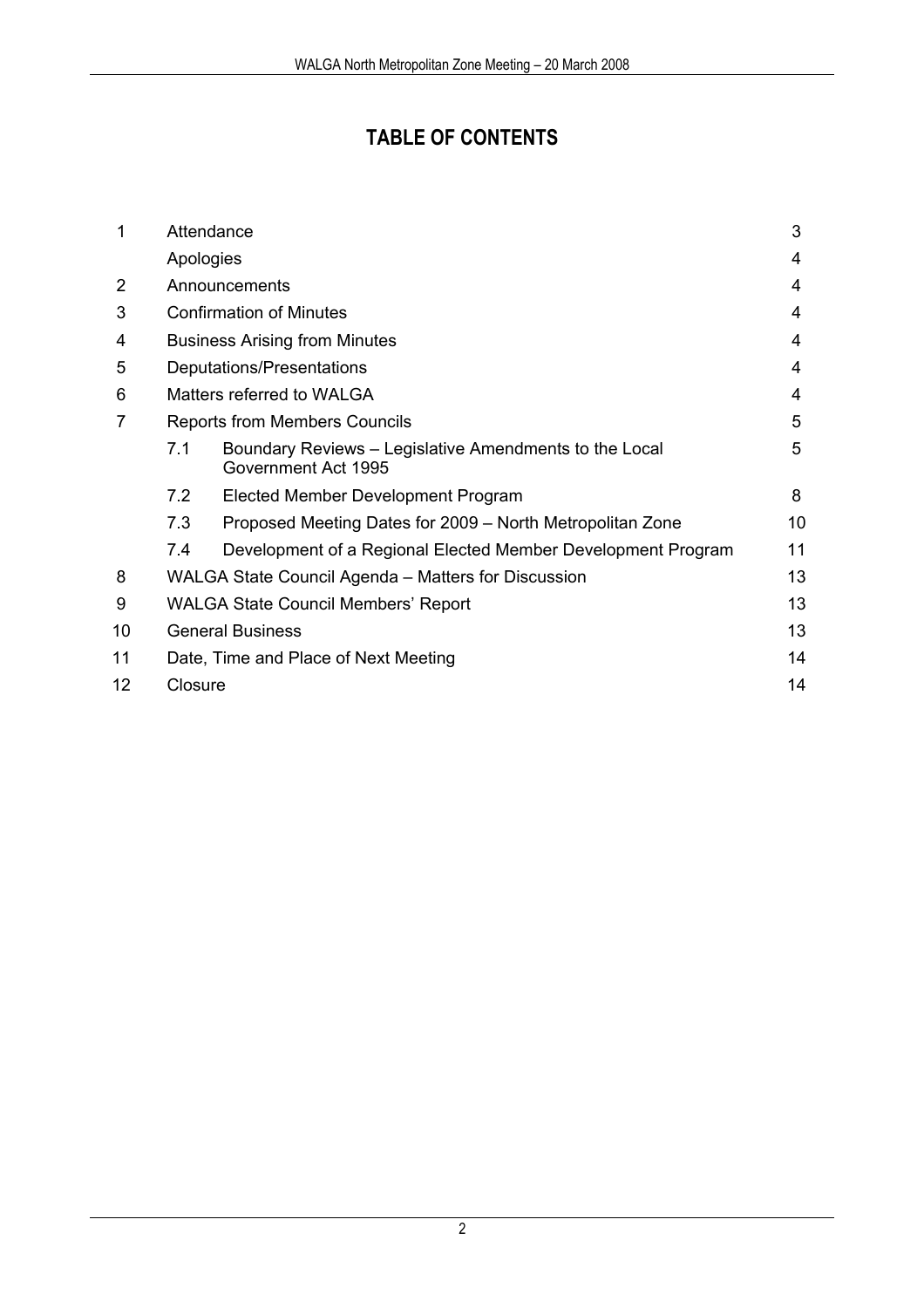### **MINUTES OF MEETING OF THE NORTH METROPOLITAN ZONE OF THE WESTERN AUSTRALIAN LOCAL GOVERNMENT ASSOCIATION HELD AT THE HELD AT THE CITY OF WANNEROO, 23 DUNDEBAR ROAD, WANNEROO (LESCHENAULTIA ROOM) ON THURSDAY 20 NOVEMBER 2008**

### **1. ATTENDANCE**

### **City of Joondalup**

|           | Committee Members: Mayor Troy Pickard (Chairperson) |  |
|-----------|-----------------------------------------------------|--|
|           | Cr Trona Young                                      |  |
|           | <b>Cr Russ Fishwick</b>                             |  |
|           | Cr Tom McLean                                       |  |
| Officers: | Mr Garry Hunt, Chief Executive Officer              |  |
|           | Mr Ian Cowie, Director Governance & Strategy        |  |

### **City of Wanneroo**

|           | Committee Members: Cr Frank Cvitan (Deputy Chairperson) |  |  |
|-----------|---------------------------------------------------------|--|--|
|           | Cr Maureen Grierson                                     |  |  |
|           | <b>Cr Rudi Steffens</b>                                 |  |  |
|           | Cr Bob Smithson Deputising for Cr Roberts               |  |  |
| Officers: | Mr Daniel Simms, Chief Executive Officer                |  |  |
|           | Ms Karen Caple, Director Governance & Strategy          |  |  |

### **City of Stirling**

| Committee Members: Cr David Boothman | Cr Bill Stewart                                                                                                                                 |
|--------------------------------------|-------------------------------------------------------------------------------------------------------------------------------------------------|
| Officers:                            | Cr Terry Tyzack<br>Mr Stuart Jardine, Chief Executive Officer<br>Mr Aaron Bowman, Manager of Governance and Council Support                     |
| WALGA                                | Ms Michelle Mackenzie, Executive Manager Infrastructure<br>Mr Tim Lane, Governance Policy Officer<br>Ms Jessica Lenny, Community Policy Officer |
| <b>Secretariat</b>                   | Mrs Janet Foster, Administrative Services Coordinator (City of<br>Joondalup)                                                                    |

### **DECLARATION OF OPENING**

The Chairperson declared the meeting open at 1907 hrs.

The North Metropolitan Zone members welcomed Cr Rudi Steffens, who had been appointed to the Zone following the recent resignation of Cr Laura Gray.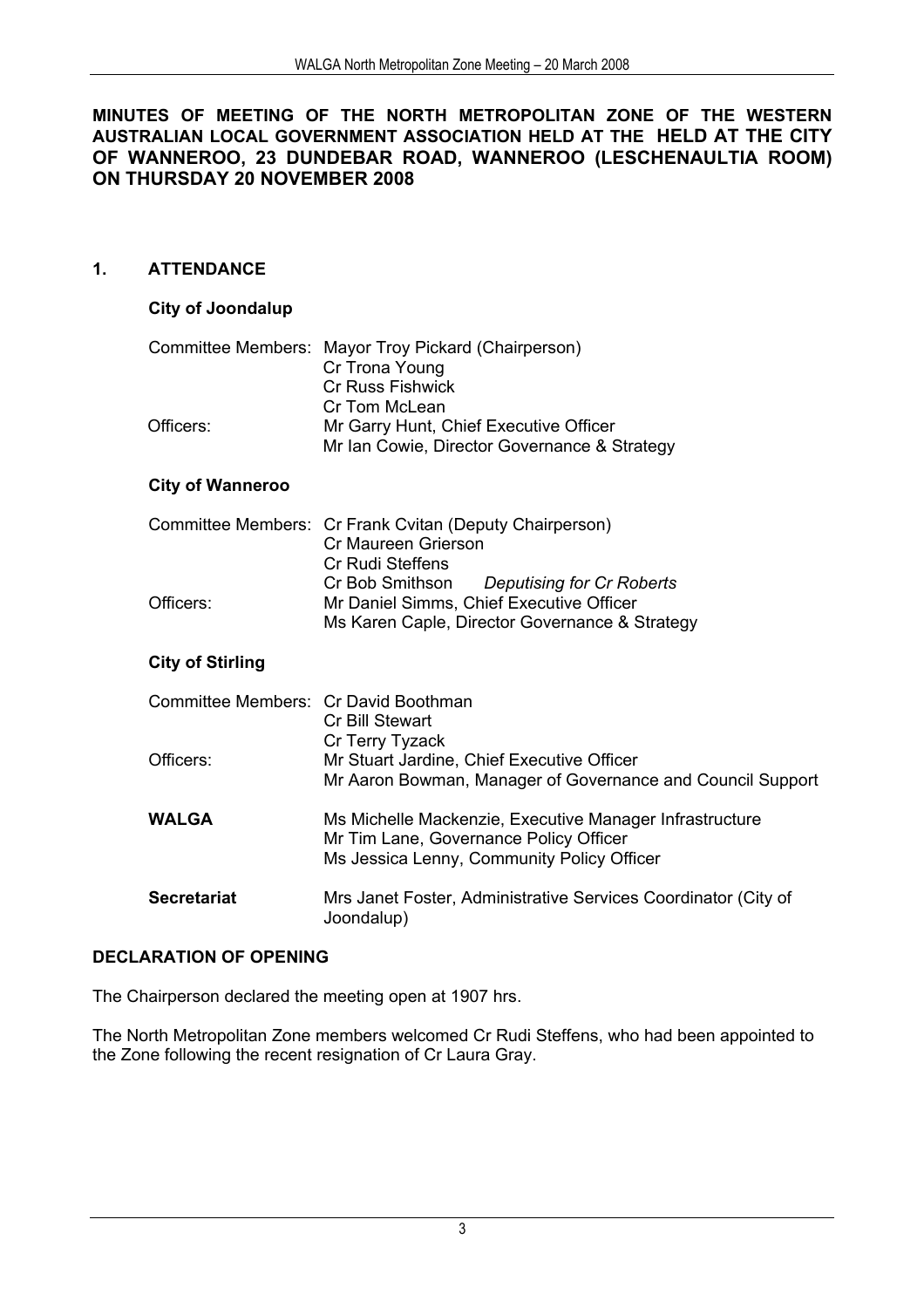### **APOLOGIES:**

 **City of Wanneroo:** Cr Tracey Roberts **City of Stirling:** Cr Elizabeth Re

### **2. ANNOUNCEMENTS**

Nil.

### **3. CONFIRMATION OF MINUTES**

**MOVED Cr McLean SECONDED Cr Young that the Minutes of the meeting of the North Metropolitan Zone held on Thursday 18 September 2008 be confirmed as a true and accurate record of the proceedings.** 

**The Motion was Put and CARRIED CARRIED** 

### **4. BUSINESS ARISING FROM MINUTES**

Nil.

### **5. DEPUTATIONS/PRESENTATIONS**

The following deputations will be presented to the North Metropolitan Zone at its first meeting in January 2009.

### Deputation from the Fire and Emergency Services Authority (FESA)

To ensure that all stakeholders are included, FESA's Service Delivery and Planning Branch has requested to present and discuss the proposed changes to the 2009/2010 ESL grants processes.

### Deputation from the Office of Crime Prevention

The Office of Crime Prevention will present and discuss graffiti management options and the Government's plans for the future.

### **6. MATTERS REFERRED TO WALGA**

### **6.1 Status Report on Matters referred to WALGA State Council for Action.**

As a means of increasing communication and providing feedback to the North Metropolitan Zone, a schedule has been prepared on matters referred to WALGA State Council for action.

Re: 18 September 2008 – State Council Agenda Item 5.8 – Review of the Clearing of Native Vegetation Legislation and Processes.

Cr Cvitan sought confirmation that Point 19 had been inserted into the substantive decision of WALGA.

Ms Michelle Mackenzie, Executive Manager Infrastructure of WALGA advised that this will be captured as part of a general review of all exemptions.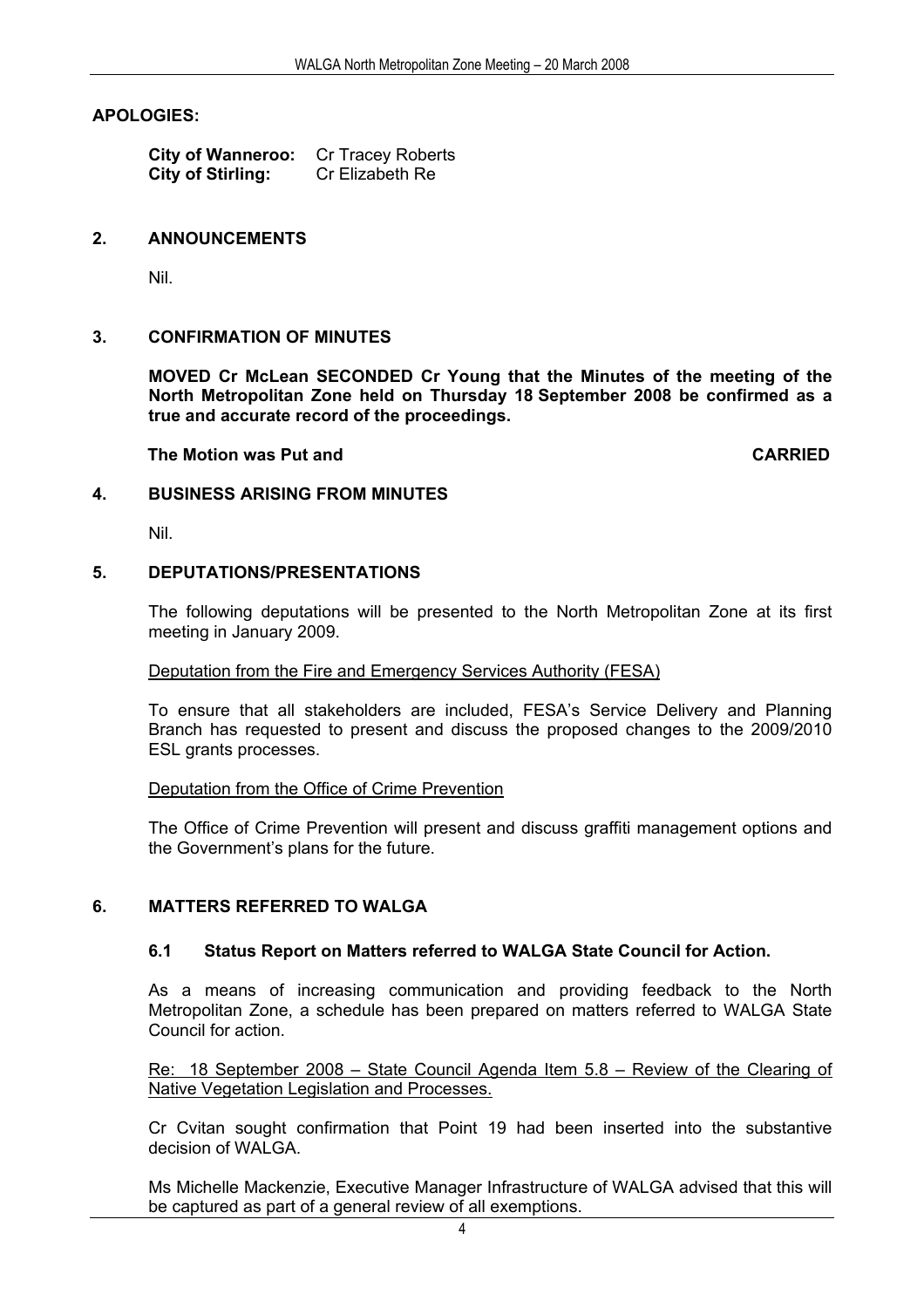**MOVED Cr Boothman SECONDED Cr Grierson that the Status Report be RECEIVED.** 

**The Motion was Put and CARRIED** 

### **7. REPORTS FROM MEMBER COUNCILS**

### **7.1 BOUNDARY REVIEWS – LEGISLATIVE AMENDMENTS TO THE LOCAL GOVERNMENT ACT 1995**

*Report submitted by City of Stirling* 

### **IN BRIEF**

**The City of Stirling is seeking the support of the North Metropolitan Zone Committee to lobby the State Government to amend Schedule 2.1 of the Local Government Act 1995.** 

### **BACKGROUND**

In accordance with Schedule 2.1 of the Local Government Act 1995, proposals to change local government district boundaries can be submitted to the Local Government Advisory Board (the Board) by the Minister for Local Government, local governments or electors of an affected local government.

The Board is a statutory body established under the Local Government Act 1995 to provide advice to the Minister for Local Government on local government constitutional matters.

The Board's major function is to assess proposals to change local government boundaries and their systems of representation and then make recommendations to the Minister.

The Board encourages proponent local governments to communicate their proposals for boundary changes to affected local governments. The Board's publication "Processes associated with making submissions for district boundary changes" includes a recommendation that proponent local governments advise their neighbouring local governments of proposals which impact on them. This has been a concern for the Board in past inquiries and continues to be a problem.

An example of these concerns is identified when evaluating the process undertaken by the Town of Vincent in its recent boundary proposal Inquiry.

The City of Stirling first became aware of the Town of Vincent's boundary proposal following a Special Council Meeting, held by the Town of Vincent, whereby the Council resolved: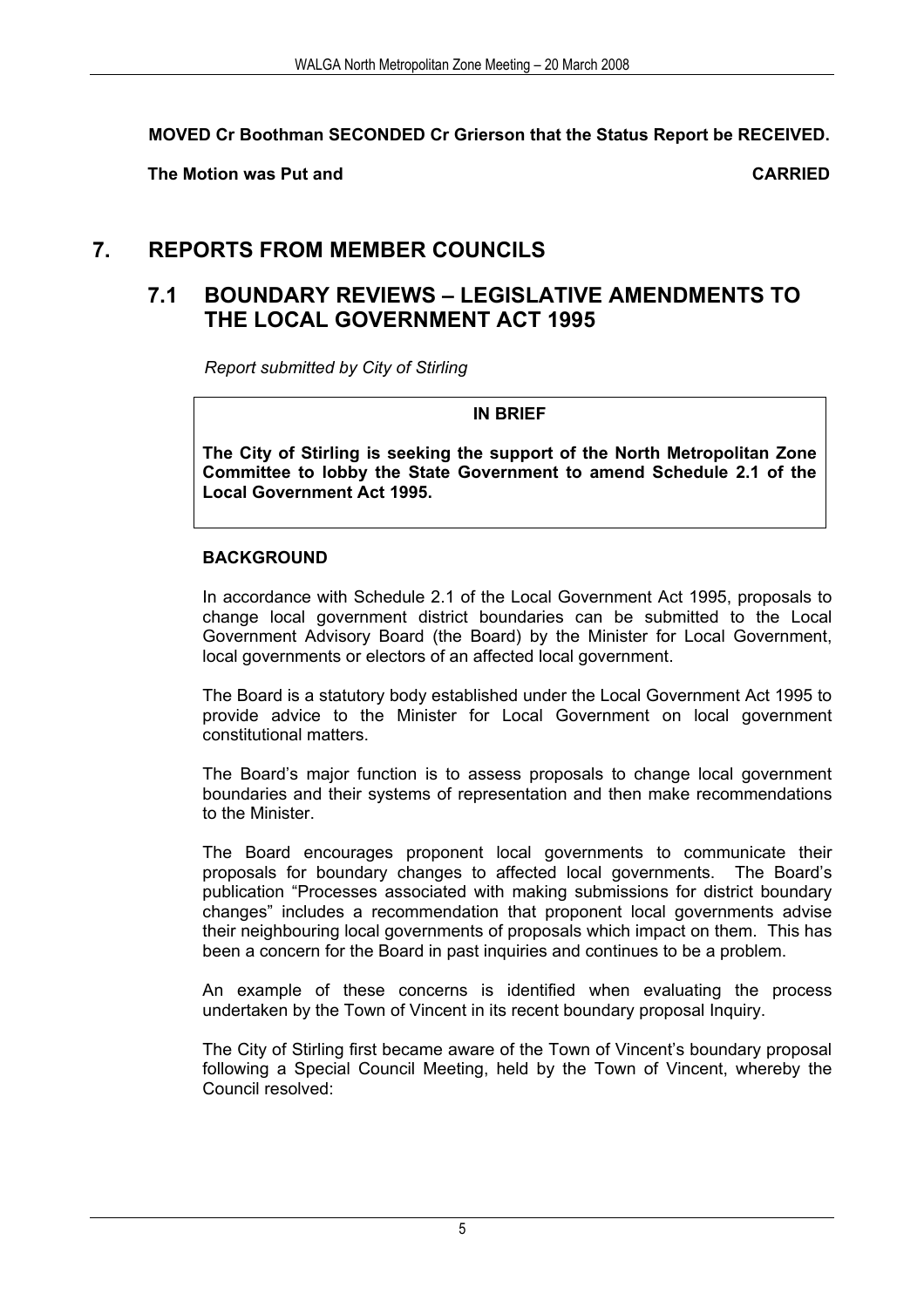*"That the Council;* 

*(iii) DEFERS advising the City of Stirling and City of Perth respectively, of its intention to submit a proposal to the Local Government Advisory Board until Council has considered the final report referred to in clause (vii);"* 

Notwithstanding the lack of direct advice, a copy of the Town of Vincent minutes was obtained and a letter was directed to the Mayor of the Town of Vincent suggesting that a proper process for dealing with boundary adjustments should, as a normal courtesy, include discussions between representatives of the involved local governments.

The City later received informal notification from the Board, that the Town of Vincent had submitted a further boundary proposal.

This proposal involved the Stirling suburbs of Mount Lawley, Menora and Coolbinia - bounded by Walcott Street, Flinders Street, Wiluna Street, Bradford Street, the southern boundary of Yokine Reserve, Alexander Drive, Central Avenue, Railway Parade, Third Avenue and its prolongation southwards to where it meets the Swan River*.* The second and lesser component of the Town of Vincent proposal involved a section of the City of Bayswater.

The proposal involved approximately 4500 properties within the City, including the Edith Cowan University Campus, Mount Lawley Senior High School, Jewish Synagogue, Perth College, Mount Lawley Commercial Centre and many retirement villages.

The City believes it is in the public's best interest, and in particular affected constituents' best interests, to have access to proposals and therefore promote proper public discussion, debate and demonstrate transparency and accountability of local government decision making.

Following the City of Stirling's disappointment at the handling of these Inquiries, a meeting was scheduled between the City's Chief Executive Officer, His Worship the Mayor and the Minister for Local Government and Regional Development.

The Minister was receptive to these concerns, in particular those relating to procedural fairness and the adversarial nature that the present process encourages however, to date, no changes have occurred to prevent this problem from reoccurring.

Queries have also been raised over the Board's current practice to grant a private hearing for the purpose of such Inquires. It is a requirement of the Local Government Act 1995 that any hearing is to be controlled in a way that makes it as easy as possible for all interested parties to participate fully.

The City is of the opinion that providing a private hearing for such matters can not enable all parties to fully participate and therefore suggests that legislative amendments should be considered by the Board to ensure that all hearings and submissions are accurately recorded and available to all.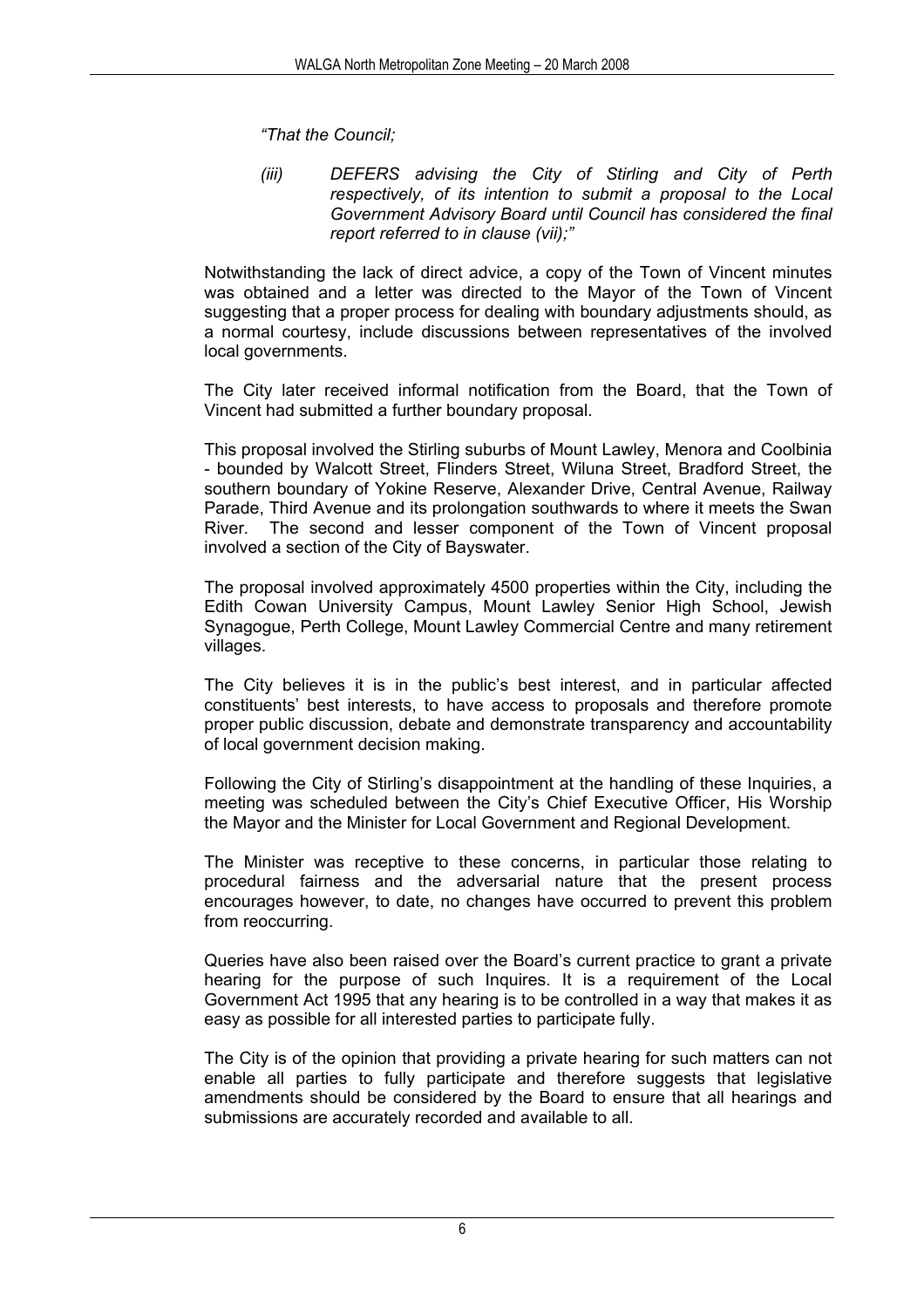### **COMMENT**

In lieu of the ongoing issues of Councils not adhering to the Board's recommendations and therefore not communicating proposals to change Local Government boundaries with affected Councils, the City is recommending that Schedule 2.1 of the Local Government Act 1995 be amended to reflect a process similar to that of the Office of the Electoral Distribution Commissioners of the West Australian Electoral Commission.

When determining new electoral boundaries in Western Australia, the Office of the Electoral Distribution Commissioners undertakes a process that demonstrates both transparency and accountability of the decision making process.

The Office of the Electoral Distribution Commissioners comprises of three Electoral Distribution Commissioners:

- Chief Justice of Western Australia
- Electoral Commissioner and
- Government Statistician

The current process provides for three opportunities for the public to contribute:

- 1 In the first stage of the process the public is given 30 days to lodge written suggestions.
- 2 The written suggestions are then made available for public perusal. The public has 14 days to make written comments on these suggestions.
- 3 When the Electoral Distribution Commissioners publish the proposed boundaries the public has 30 days to lodge written objections.

State legislation (Part IIA of the *Electoral Act 1907)* also specifically defines the conduct of the electoral distribution after the determination of the average district enrolment. The 5-step process is outlined as follows.

- **STEP 1** is the publication of an invitation to lodge written suggestions within a 30 day period, after which these suggestions are made available for viewing.
- **STEP 2** is a 14-day period during which written comments on these suggestions may be made.
- **STEP 3** is a 42-day period during which the Electoral Distribution Commissioners prepare and publish the proposed boundaries.
- **STEP 4** is a 30-day period during which written objections to the proposed boundaries may be lodged.
- **STEP 5** is a 90-day period during which the Electoral Distribution Commissioners consider objections and publish the final distribution in the Government Gazette.

The proposed amendments to the Local Government Act 1995 will ensure that local governments act in accordance with its guiding principles to ensure that the same transparency and accountability is reflected in local government decision making processes.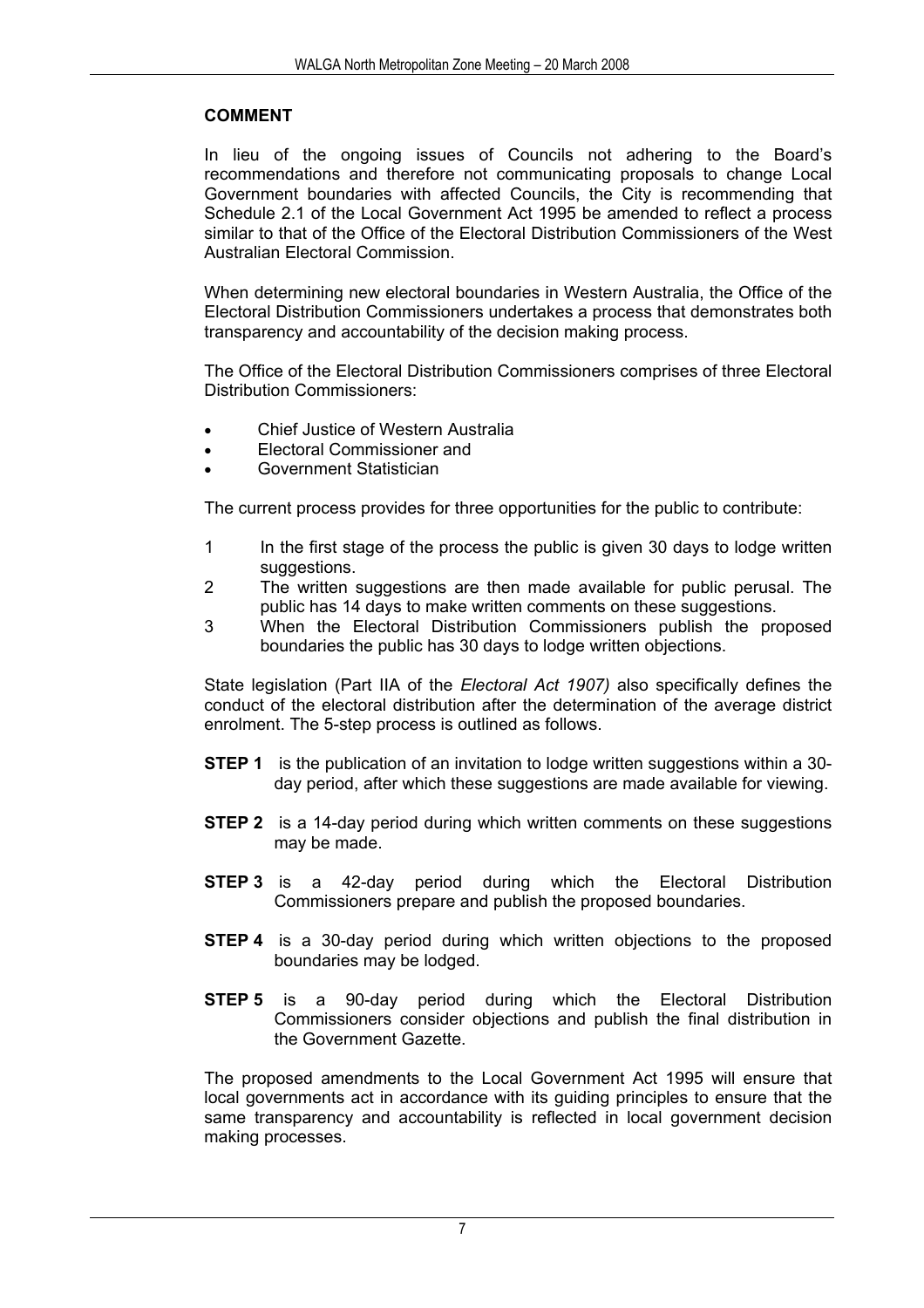**MOVED Cr Boothman SECONDED Cr Tyzack the North Metropolitan Zone Committee SEEKS the support of WALGA to lobby the State Government for an amendment to Schedule 2.1 of the Local Government Act 1995 as follows:** 

**Schedule 2.1 – Additional S (2)** 

• **All hearings and submissions should be accurately recorded and available to all. No private hearings of submissions will be granted.** 

**Schedule 2.1 – 4.1(a) to include:** 

• **Notice to affected local government (together with a copy of the proposal).** 

Discussion ensued.

 **The Motion was Put and CARRIED** 

### **7.2 ELECTED MEMBER DEVELOPMENT PROGRAM**

*Report submitted by City of Stirling* 

**IN BRIEF** 

**As part of the North Metropolitan Zone initiative, Councillors are invited to attend WALGA Solutions training course, An Introduction to Environmental Management, Module 17.** 

### **BACKGROUND**

Local Government Workplace Solutions has developed a new training course for Elected Members, An Introduction to Environmental Management.

Environmental Sustainability is considered one of the most urgent matters that Local Government has to confront. The course has been specifically designed to inform Councillors on current issues as well as their roles and responsibilities in the decision making process. The course was developed with subject matter experts and academics specialising in their respective environmental fields.

Topics covered in this module include:

- Legislative Framework
- Environmental sustainability
- Roles and responsibilities of Elected Members in Environmental Management
- Roles and responsibilities of Officers in Environmental Management
- Natural Resource Management
- **Biodiversity**
- Greenhouse emissions
	- Waste and drainage
- Water resources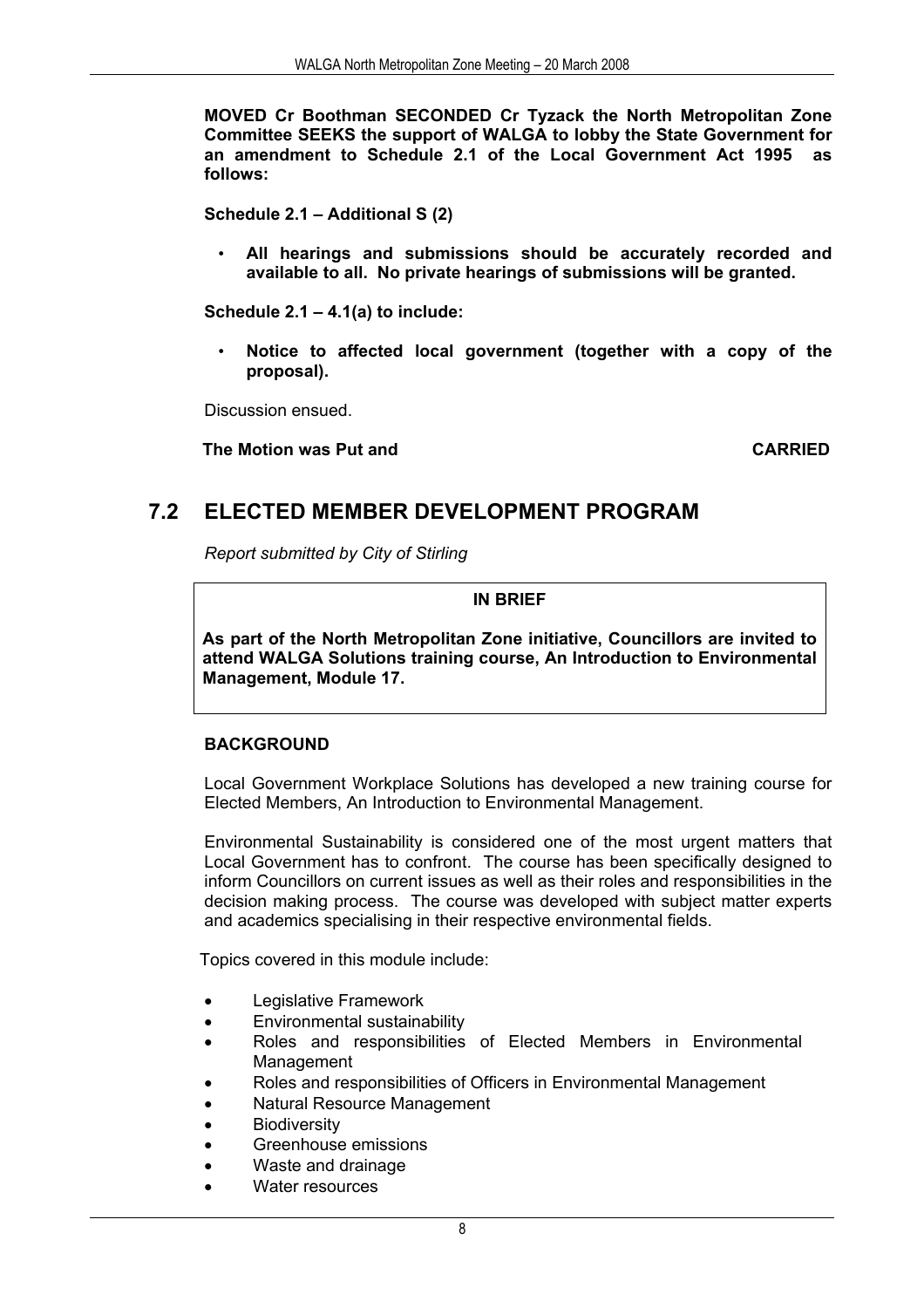On completing this module, it is expected that participants will be able to:-

- 1 Develop an understanding of Environmental Management relating to:
	- Natural Resource Management
	- Climate Change
	- Water Resources
	- Waste and Recycling
- 2 Outline the role and responsibility of Local Government and WALGA in Environmental Management
- 3 Develop an understanding of the key legislative frameworks in Environmental Management
- 4 Identify key contemporary issues in Environmental Management
- 5 Develop an understanding of the science underpinning current policy and procedure

### **Duration**

This module is a full day course.

### **COMMENT**

This module enhances the knowledge base of Councillors to understand and actively participate in Environmental Management Issues related to their Local Government.

Environmental Management is an important and relevant issue that elected members need to be able to address. The course would enable Councillors to develop an understanding of the key legislative frameworks of Environmental Management. As an organisation, the City has many direct and indirect opportunities for improving environmental performance.

Although the training would be beneficial for all Councillors it is noted that the course is a full day and this may cause time constrictions for some Councillors and therefore make attendance difficult.

WALGA provides the opportunity for local governments to offer the course, in house. The costs for this module would then become offset due to other participating councils contributing one third of the total cost.

By making this module available at the City of Stirling through three local governments this will improve the current partnerships already in place and provide Councillors the opportunity for further networking opportunities.

The initial cost for module 17 which includes presenter fees, course contents, writing materials and full catering is \$4,500. As previously mentioned these costs can then be offset by inviting Councillors from neighbouring councils which will contribute to one third of the total costs.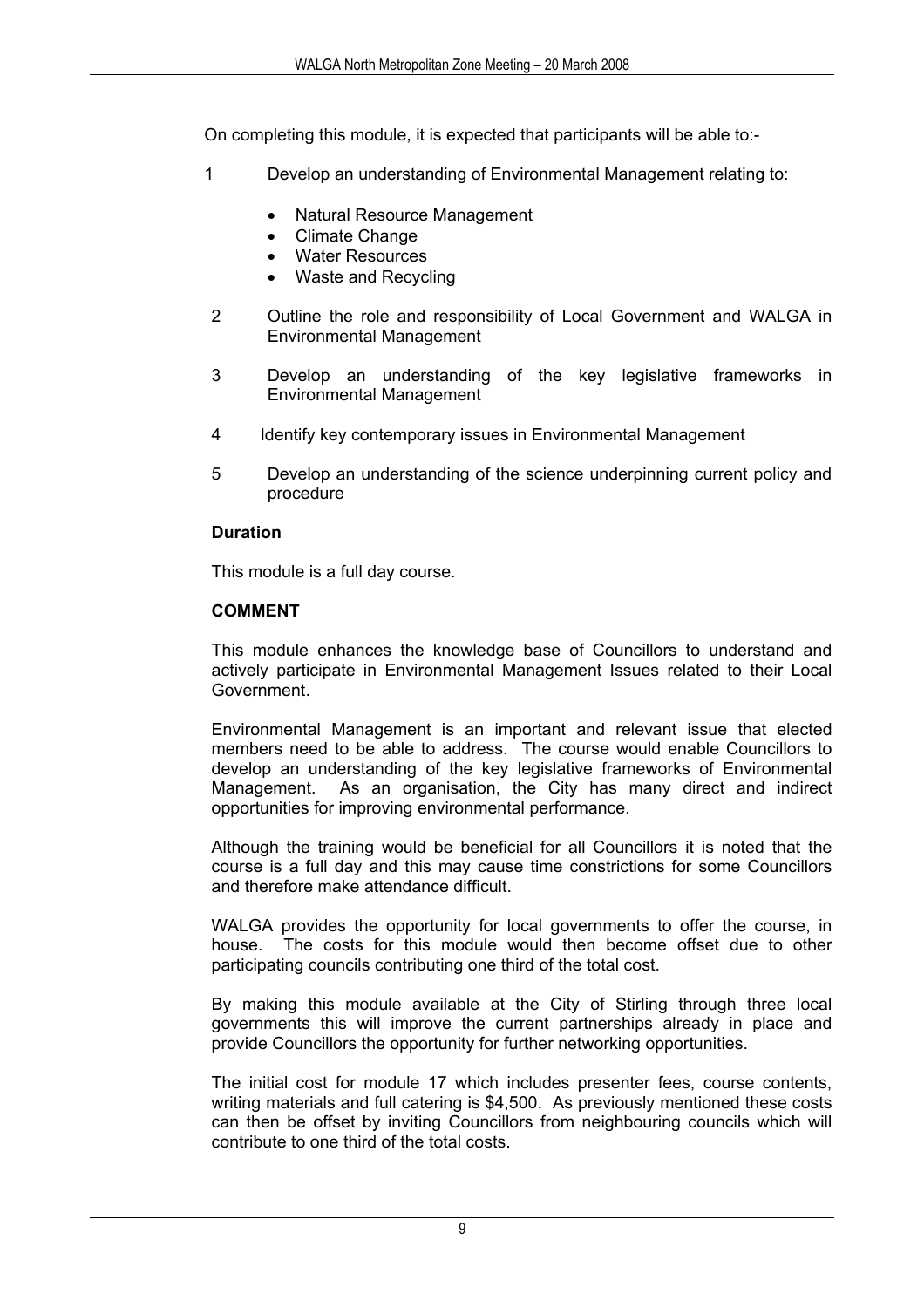**MOVED Cr Boothman SECONDED Cr Stewart that the North Metropolitan Zone COORDINATES the Workplace Solutions course, An Introduction to Environmental Management, module 17, with each Council attending agreeing to contribute to one third of the total costs.** 

Discussion ensued.

 **The Motion was Put and CARRIED UNANIMOUSLY** 

### **7.3 PROPOSED MEETING DATES FOR 2009 – NORTH METROPOLITAN ZONE**

*Report submitted by City of Joondalup.* 

### **IN BRIEF**

**This report presents a proposed schedule of meeting dates for the North Metropolitan Zone for 2009.** 

### **BACKGROUND**

During 2008, meetings of the North Metropolitan Zone were held on a Thursday, two weeks prior to the State Council meetings.

### **COMMENT**

Mayor Pickard, Chairperson of the North Metropolitan Zone, has recommended the following meeting schedule for 2009:

| Deadline for<br><b>Reports</b> | <b>North Metropolitan</b><br><b>Zone Meeting Dates</b> | <b>State Council</b><br>meeting dates<br>(Unconfirmed) | <b>Host Council</b> |
|--------------------------------|--------------------------------------------------------|--------------------------------------------------------|---------------------|
| 12 January 2009                | 22 January 2009                                        | 5 & 6 February<br>2009 TBA                             | City of Stirling    |
| 16 March 2009                  | 26 March 2009                                          | 1 April 2009                                           | City of Joondalup   |
| 18 May 2009                    | 28 May 2009                                            | 3 June 2009                                            | City of Wanneroo    |
| 20 July 2009                   | 30 July 2009                                           | 6-8 August 2009<br>TBA                                 | City of Stirling    |
| 21 September 2009              | 1 October 2009                                         | 7 October 2009                                         | City of Joondalup   |
| 16 November 2009               | 26 November 2009                                       | 2 December 2009                                        | City of Wanneroo    |

### **OFFICER'S RECOMMENDATION**

That the North Metropolitan Zone ENDORSES the following meeting dates for 2009:

Meeting date Venue

Thursday 22 January 2009 City of Stirling Thursday 26 March 2009 City of Joondalup<br>Thursday 28 May 2009 City of Wanneroo Thursday 28 May 2009 Thursday 30 July 2009 City of Stirling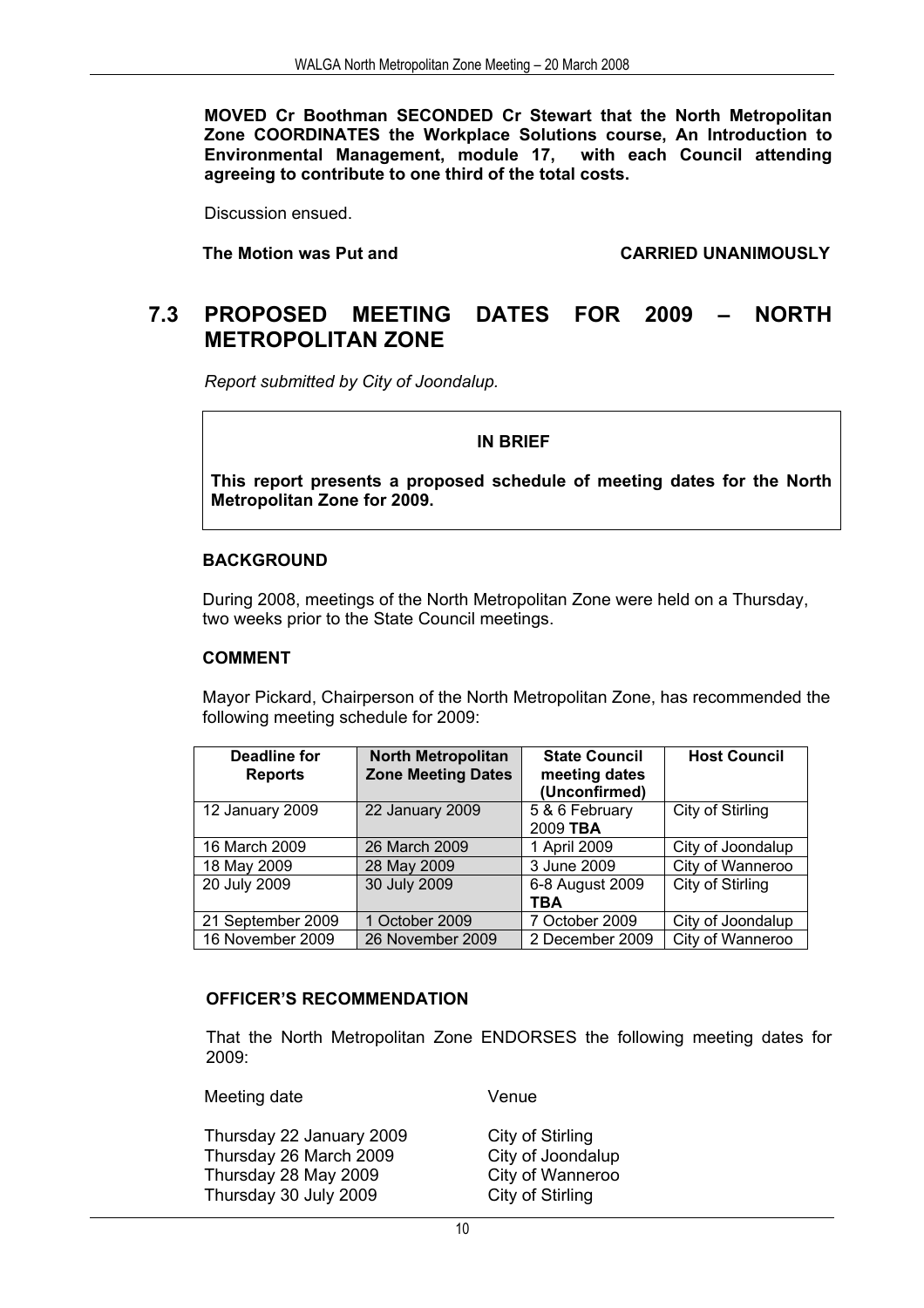Thursday 1 October 2009 City of Joondalup Thursday 26 November 2009 City of Wanneroo

**MOVED Cr Stewart SECONDED Cr Cvitan that the North Metropolitan Zone ENDORSES the following meeting dates for 2009:** 

**Meeting date Venue** 

**Thursday 29 January 2009 City of Stirling Thursday 26 March 2009 City of Joondalup Thursday 28 May 2009 City of Wanneroo Thursday 30 July 2009 City of Stirling Thursday 1 October 2009 City of Joondalup Thursday 26 November 2009** 

**The Motion was Put and CARRIED UNANIMOUSLY** 

**The following late report was tabled:** 

### **7.4 DEVELOPMENT OF A REGIONAL ELECTED MEMBER DEVELOPMENT PROGRAM**

*Report submitted by City of Wanneroo* 

### **IN BRIEF**

 **To invite member Councils of the North Metropolitan Zone to express an interest in the development of a Regional Elected Member Development Program in partnership with Edith Cowan University.**

### **BACKGROUND**

The City of Wanneroo in partnership with Edith Cowan University (ECU) has been progressing the development of a 4-year professional development program for Elected Members. The purpose of this program is to provide Elected Members with a structured tertiary professional development program that would further enhance the knowledge gained through Elected Member participation in the WALGA Elected Members' Development Program.

### **COMMENT**

It is proposed that ECU will structure an eight-unit Graduate Diploma program or similar accessing units from its undergraduate and post graduate unit courses to form the basis of the program.

Preliminary discussions between the City of Wanneroo Chief Executive Officer and Professor Robert Harvey of ECU have indicated that course work within the unit selection will be developed specific for local government. In addition, it is suggested that the City of Wanneroo Executive Team will also support ECU in the delivery of local government content within the unit structure.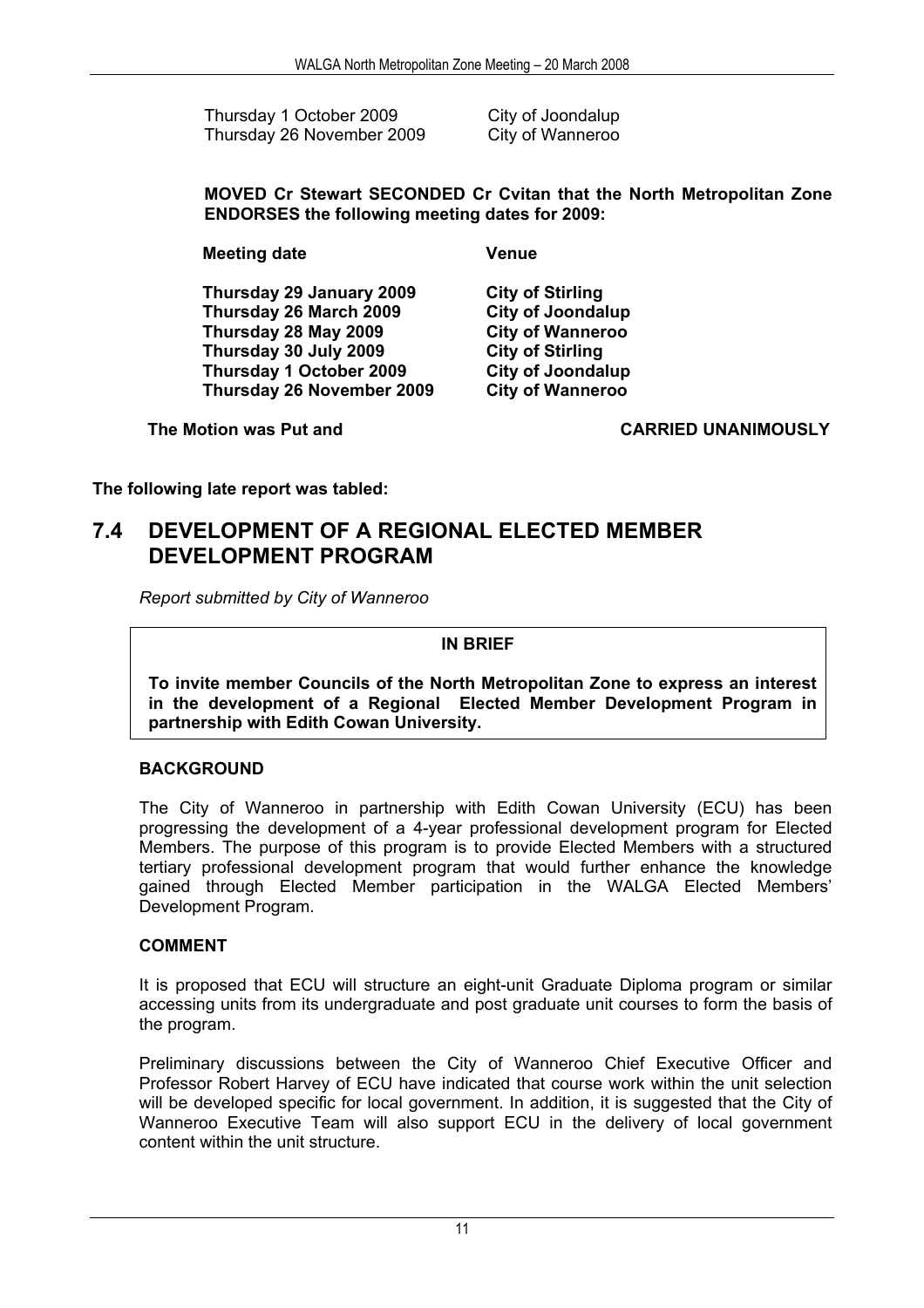The method of delivery will be aimed to be as flexible as possible utilising a variety of delivery methods including:

- On campus Semester based at ECU Joondalup and at the City of Wanneroo
- **External studies**
- On-line studies
- Intensive on-campus studies.

It is estimated that the fees associated with this professional development will be in the vicinity of \$1600 per annum per unit per individual.

Unit selection will be focused on areas relevant to local government including:

- Town Planning
- Accounting
- Financial Management
- Asset Management
- Financial Planning
- Governance Law and Ethics
- Social Science; and
- Marketing and Public Relations

The City of Wanneroo and ECU are currently working on a timeline that will see the presentation of an indicative course structure by 16 December 2008 to Council, with elected members being able to register to commence studies in Semester One 2009.

The Cities of Stirling, Wanneroo and Joondalup are large complex local governments and there may be considerable benefits if a regional approach to the development and introduction of this professional development opportunity is applied in consultation with WALGA. The development of a regional model for elected member professional development is supportive of the recommendations of the Systemic Sustainability Study.

**MOVED Cr Smithson SECONDED Cr Grierson that the City of Wanneroo on behalf of the North Metropolitan Zone COORDINATES a Workshop in December 2008 with Edith Cowan University on the establishment of an Elected Member Development Program through Edith Cowan University.** 

Discussion ensued. It was suggested that Workplace Solutions also be consulted.

**The Motion was Put and CARRIED UNANIMOUSLY**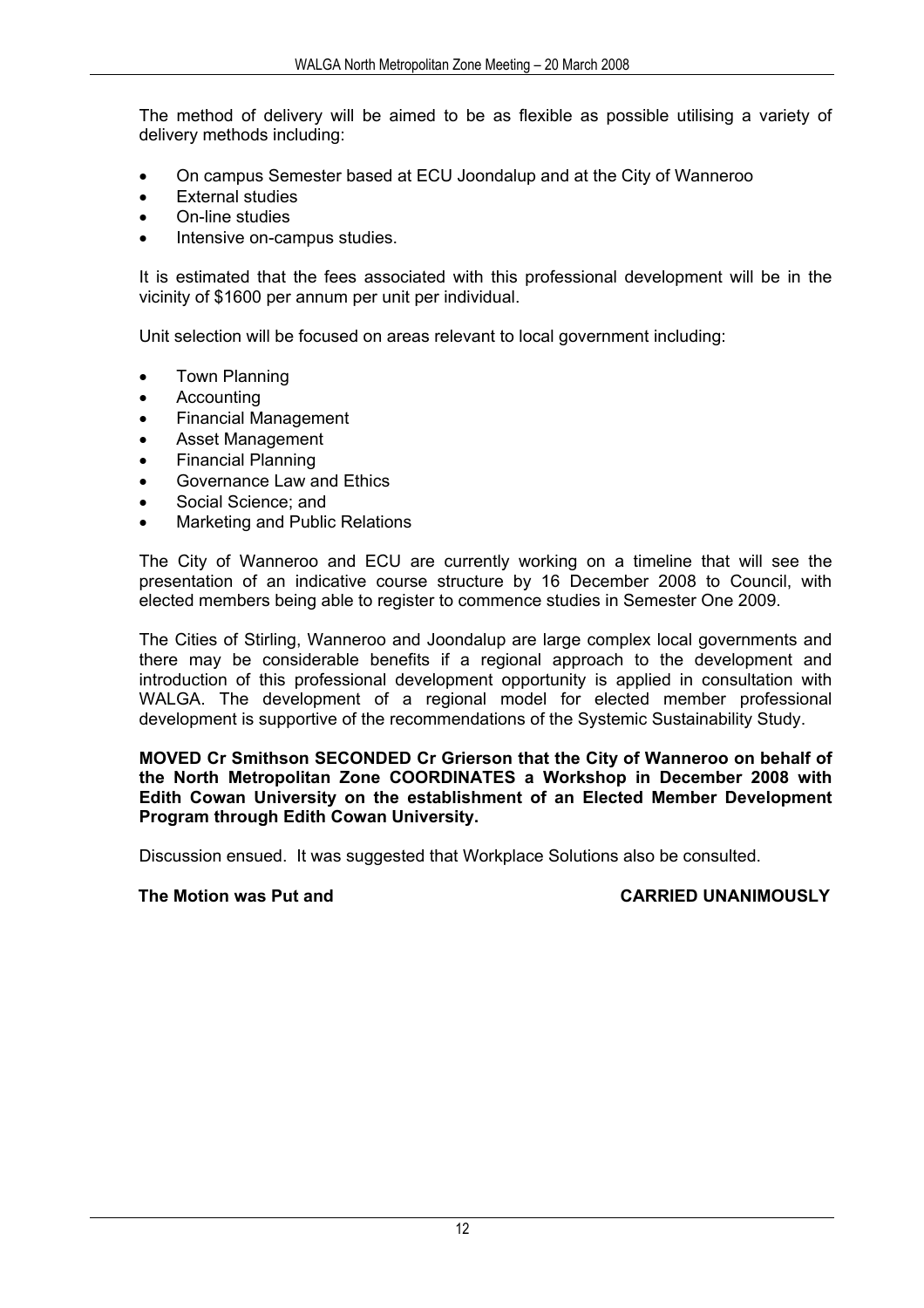### **8. WALGA STATE COUNCIL AGENDA – MATTERS FOR DISCUSSION**

**(***Zone delegates to consider the Matters for Decision contained in the WALGA State Council Agenda and put forward resolutions to Zone Representatives on State Council)*

### **Matters of Particular Interest on State Council Agenda**

### **4.1 – SUBMISSION TO INFRASTRUCTURE AUSTRALIA**

**MOVED Cr Smithson SECONDED Cr Cvitan that the WALGA submission to Infrastructure Australia of 15 October 2008 be AMENDED to include on page 7, after the words** *"..very fast growing outer metropolitan councils"* **the words** *"such as the need for freeway, rail and major road infrastructure in the northern corridor".* 

### **The Motion was Put and CARRIED UNANIMOUSLY**

### **4.2 – CONSTITUTIONAL RECOGNITION**

The Chairperson gave an outline of issues raised at the ACLG and in particular the fact that a Memorandum of Understanding could be an interim step to Constitutional Recognition.

### **4.3 – AUSTRALIAN COUNCIL OF LOCAL GOVERNMENT (ACLG)**

The Chairperson gave an update on the ACLG.

### **4.4 – OFFICIAL CONDUCT LEGISLATION – LOCAL GOVERNMENT STANDARDS PANEL**

The Chairperson outlined the current position in relation to the Standards Panel.

### **9. WALGA STATE COUNCIL MEMBERS' REPORTS**

The Chairperson provided an overview of the WALGA President's Report for November/December 2008 – Attachment 1 refers.

### **10. GENERAL BUSINESS**

It was requested that comments be sought from other local governments in relation to whether there had been an increase in State Administration Tribunal appeals.

**MOVED Cr Tyzack SECONDED Cr Boothman that comments be sought from Member Councils on the State Administrative Tribunal Process for discussion at the meeting of the North Metropolitan Zone to be held on 26 March 2009.**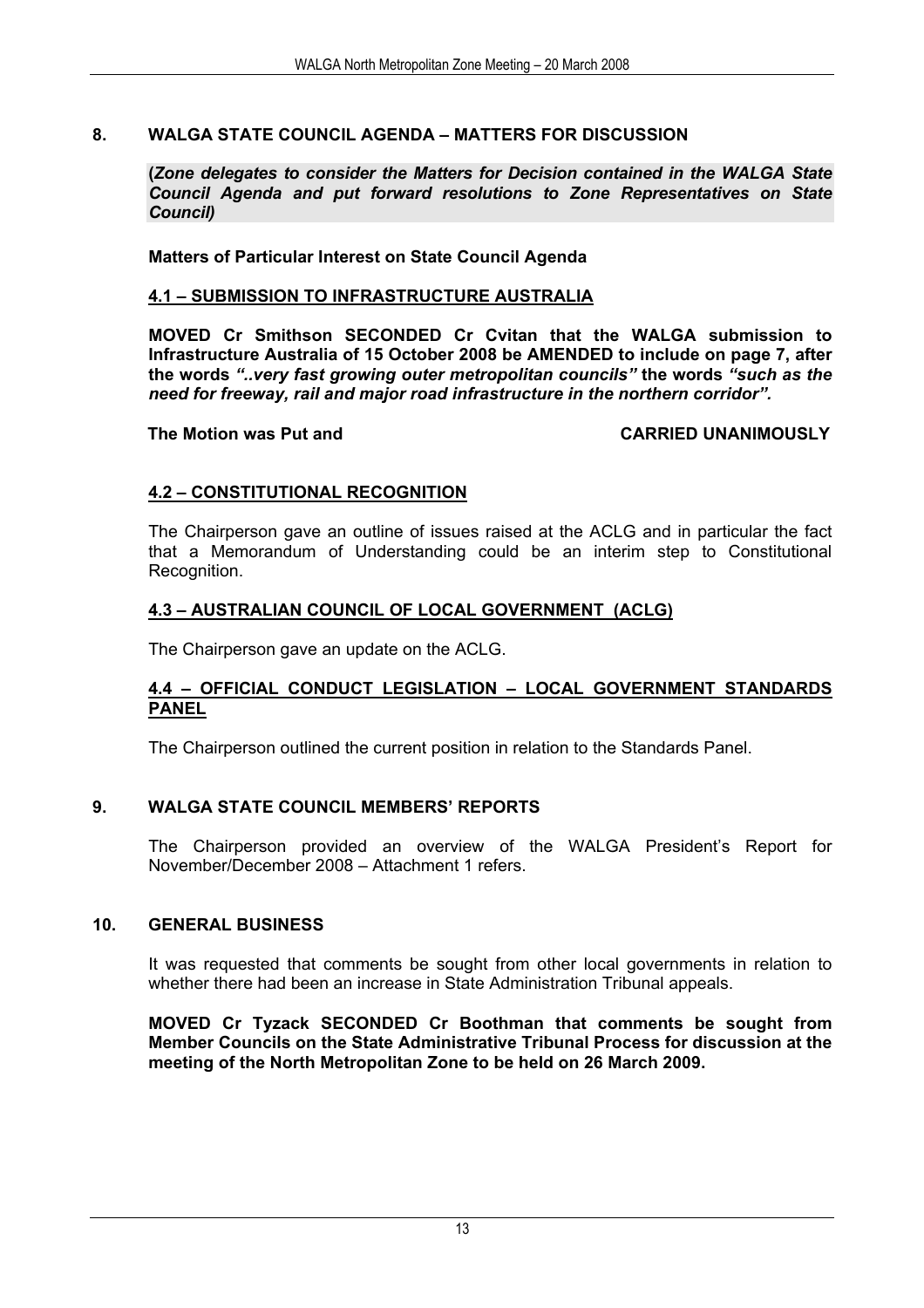### **11. DATE, TIME & PLACE OF NEXT MEETING**

The next meeting will be held on Thursday 29 January 2009, at 6.00 pm at the City of Stirling.

### **12. CLOSURE**

The meeting closed at 2005 hrs.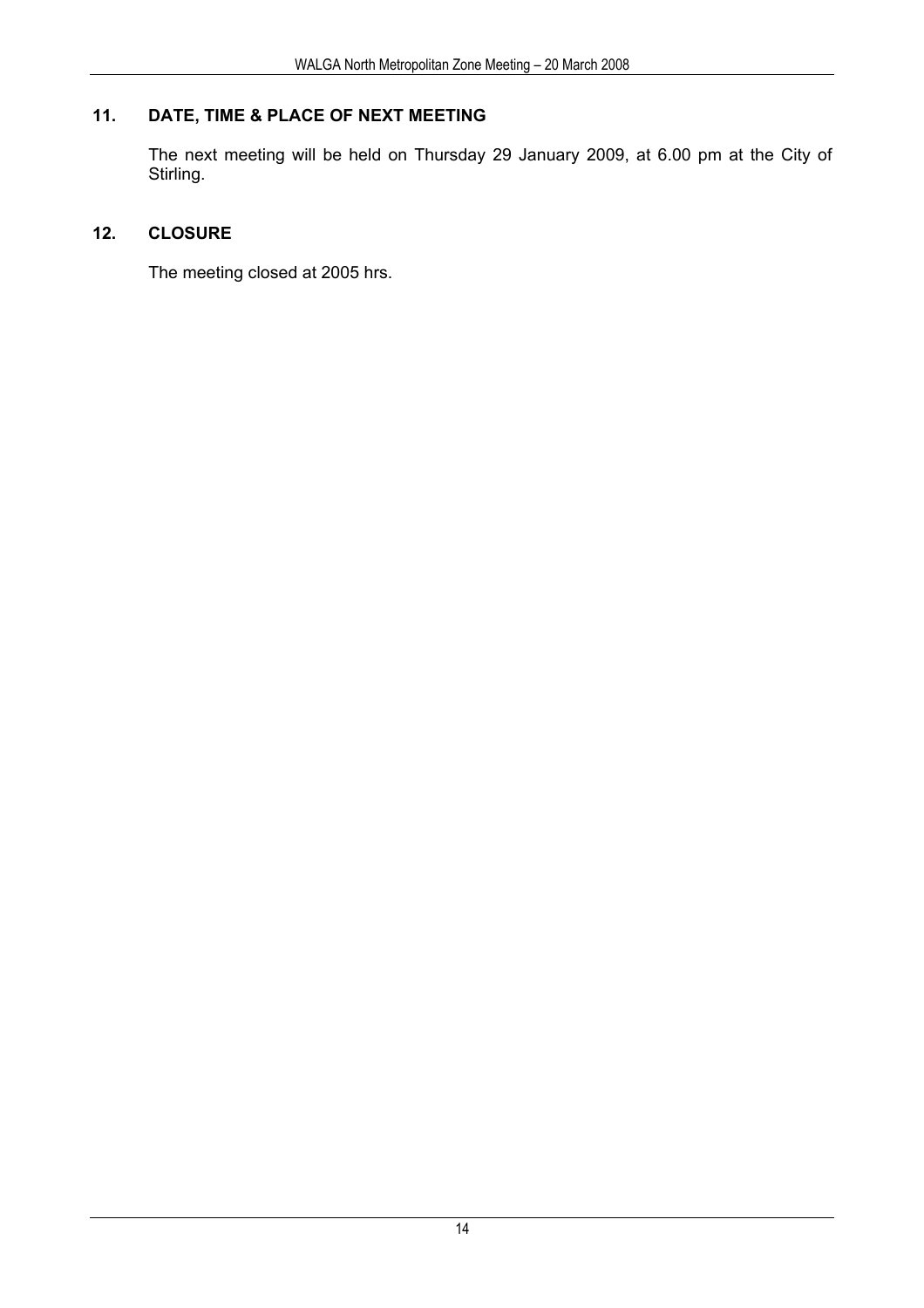### **Attachment 1**



### **WALGA PRESIDENT'S REPORT November/December 2008**

### **Meeting with Minister Castrilli**

WALGA and LGMA representatives met with new Local Government Minister John Castrilli and Chief of Staff Gary Brennan on Thursday, 20 November, to discuss a range of topics including:

- **SSS Implementation** : As Minister he is committed to raising the calibre, capacity and profile of Local Government in both the eyes of the community and of government. The Minister reaffirmed his commitment to the Implementation Taskforce process and is enthusiastically awaiting its recommendations.
- **Royalties For Regions (R4R)** : WALGA sought clarification on the arrangements for R4R, stressing the importance of for reforms such as Asset Management as a key initiative for sustainability, and advice on when an announcement would be made. The Minister indicated that this was the responsibility of the Minister for Regional development, but that an announcement was expected soon, although the program is still subject to Cabinet consideration.
- **Standards Panel:** stressing the importance of the original ambition of a fast acting, mobile, approach.
- **State Local Government partnership Agreement** : Reviewing and re-establishing the Partnership Agreement based on the new and emerging aspirations of a new State Government and a reforming Local Government sector was reinforced as a priority. The Minister committed to an open, honest, and continuing dialogue with the sector and understands the importance of the Partnership Agreement in driving a strategic approach to Local Government by all government agencies.
- **LG Act Amendments** : A number of proposed amendments to the LG Act have been resubmitted to the Minister as a result of the change in government, including **electoral reforms** such as ending the WAEC monopoly on postal voting and reviewing the voting system with a view to replacing PPV; establishing the Salaries and Allowances Tribunal as the body that reviews and sets **elected member remuneration**; eliminating the requirement for **Annual Electors Meetings**; along with many others which did not have favour with the previous government.

A wide ranging general discussion also covered off on issues like resolving the "Charitable Purposes" rating dilemma; extending the rate rebate for pensioners to cover separate rubbish removal charges; State Agreement Acts; State Budget Submissions; Local Government Compliance burden and vexatious complainants. In all cases the Minister was very receptive to the positions put to him and we look forward to strong and productive relationship into the future.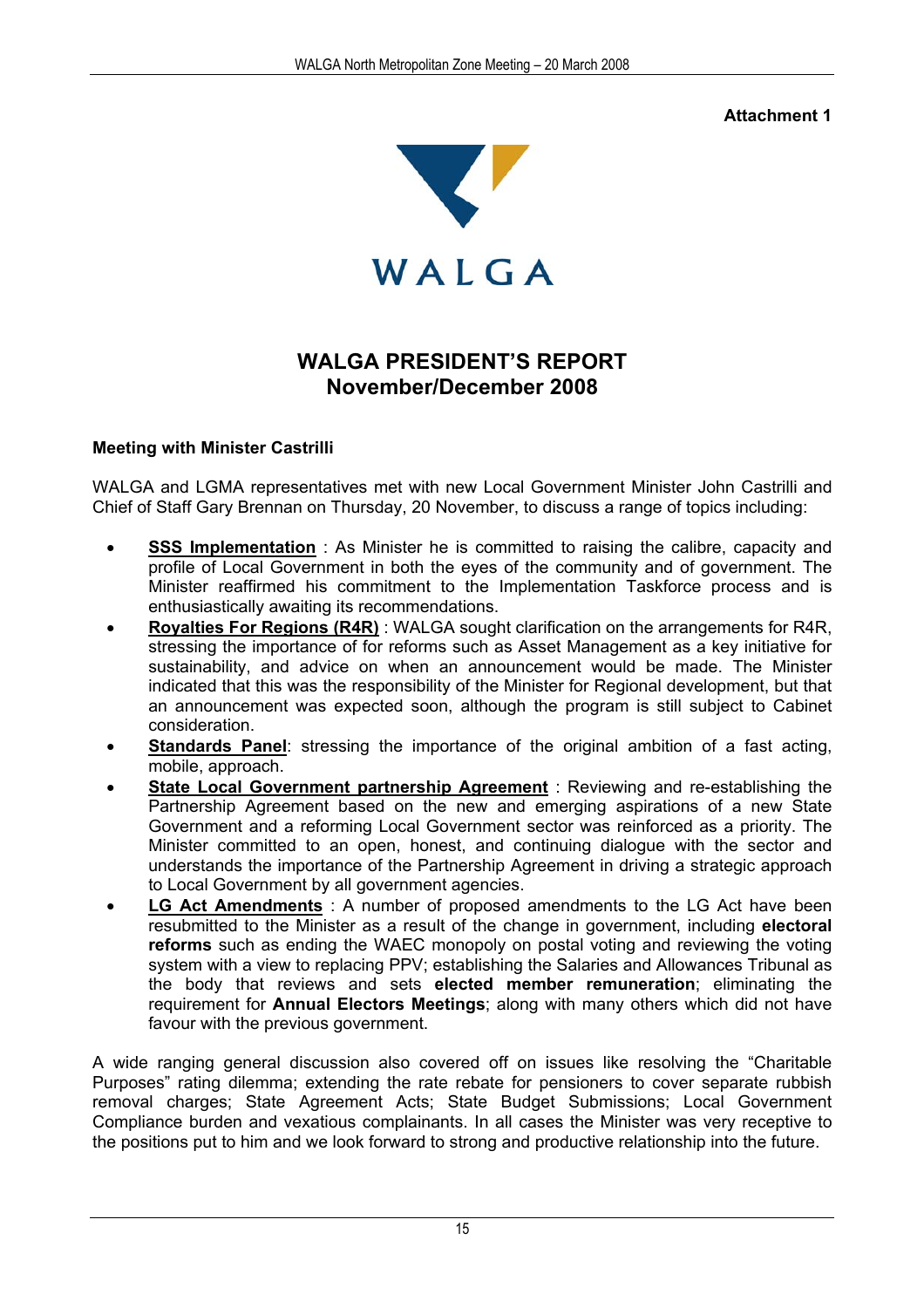### **Systemic Sustainability Study (SSS)**

Following the endorsement of the Systemic Sustainability Study the Hon Minister for Local Government John Castrilli MLA has announced the formation of a joint State and Local Government committee to consider and progress the actions contained in the SSS report.

The Committees terms of reference are as follows:

### **Functions**

- 1. The Committee is to consider and examine the report 'The Journey: Sustainability into the Future' and provide an Implementation Strategy to the Minister for Local Government under the following themes:
- 2.
- Regional Governance and Service Delivery Reform
- Corporate and Strategic Planning
- Financial Management and Planning
- Revenue Generation
- Training and Professional Development;
- Legislative reform.
- •

The Committee is to prepare a Strategy for the sustainability and growth of the local government sector in Western Australia, having regard for the objectives of the *Local Government Act 1995,* the financial impact on the State Government and local government and the benefits to be provided to the citizens of Western Australia. The Strategy is to provide for positive engagement with local government that encourages rather than directs the sector.

- 2. The Committee is to oversee the progress of the implementation strategy.
- 3. The Committee may consider any other matters that may enhance local government sustainability if requested to do so by the Minister, or as agreed to by the Committee itself.

The Minister has requested that the Steering Committee provide an Implementation Strategy **Report by 8 December 2008**. The Committee is to exist for a period of 12 months or such longer period as the Minister may approve.

In addition to the work of the Taskforce; Association staff are assisting Regional groups of Local Governments progress their regional cooperation arrangements.

### **Official Conduct Legislation – Local Government Standards Panel**

The Association has had concerns in respect to the length of time taken to resolve issues before the Standards Panel. WALGA is appreciative of this being the first year of the Panel and the initial set up issues involved.

The Association was under the understanding that the original intent of the legislation was to provide a quick solution, where it was envisaged that the Standards Panel would travel to the Local Government concerned and interview both parties and witnesses and resolve the issue or recommend further action in respect to breaches. The Standards Panel representatives have advised that the current process does not include travelling and meeting the parties on site.

The Association has written to the Department requesting annual meetings between the Standards Panel and the Association and advising that the original intent of Official Conduct legislation in respect to the Standards Panel was: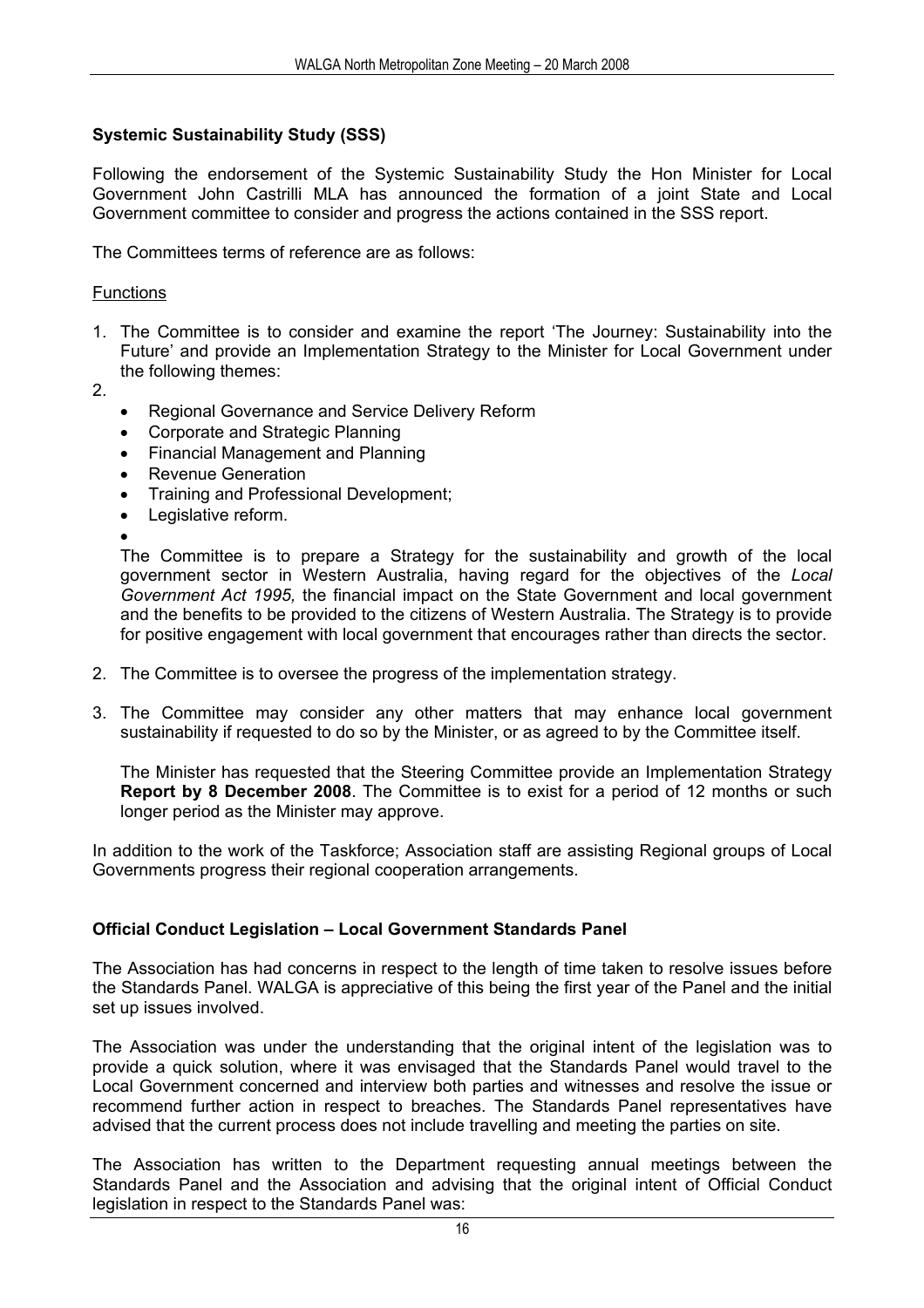- the Local Government Standards Panel would travel to the local governments where the complaints were occurring, and;
- to resolve issues in a timely manner.

The Association has received a response from the Department, advising that the Standards Panel has not considered it necessary to visit the local governments concerned, although it remains prepared to do so should the circumstances warrant conducting a visit. The Department also advised that the Panels process does not include providing counselling or mediation to resolve matters complained about.

WALGA requested the Minister for Local Government consider the Standard Panels processes with a view to incorporating the original intent of Official Conduct legislation in respect to the Standards Panel visiting the Local Governments where the complaint is and to resolve issues in a timely manner.

### *The Minister committed to reviewing the situation.*

### **Constitutional Recognition** *(Agenda Item 4.2 relates)*

The Prime Minister has committed the new Federal Government to a referendum on Constitutional recognition for Local Government during this term of office and ALGA has asked the State and Territory Associations to assist in finalizing the national Local Government position.

A special forum was held during Local Government Week to determine a Western Australian position, resulting in support for Institutional and Financial recognition.

The national position will now be finalised at the **Local Government Constitutional Summit** to be held **in Melbourne** at the Melbourne Convention Centre **from December 8th to11th** 2008.

### **Australian Council of Local Governments**

The Australian Council of Local Government (ACLG) held its first meeting on 18 November in Canberra. The Australian Government was joined by over 400 mayors and shire presidents from councils and shires across Australia and representatives from state and territory governments. Approximately 50 WA Mayors and Presidents attended.

Progress was made in three key areas:

- developing a stronger **relationship** between the two spheres of government;
- progressing the **constitutional recognition** of local government; and
- reforming infrastructure and **services** provided by local government.

In terms of **relationship**, the Australian Government and local government:

- recognised the historic significance of the first meeting of the ACLG which formalised the relationship between the two spheres of government;
- agreed to use ACLG to achieve greater policy coordination and information sharing and inform decisions about the financial relationship between the two spheres of government; and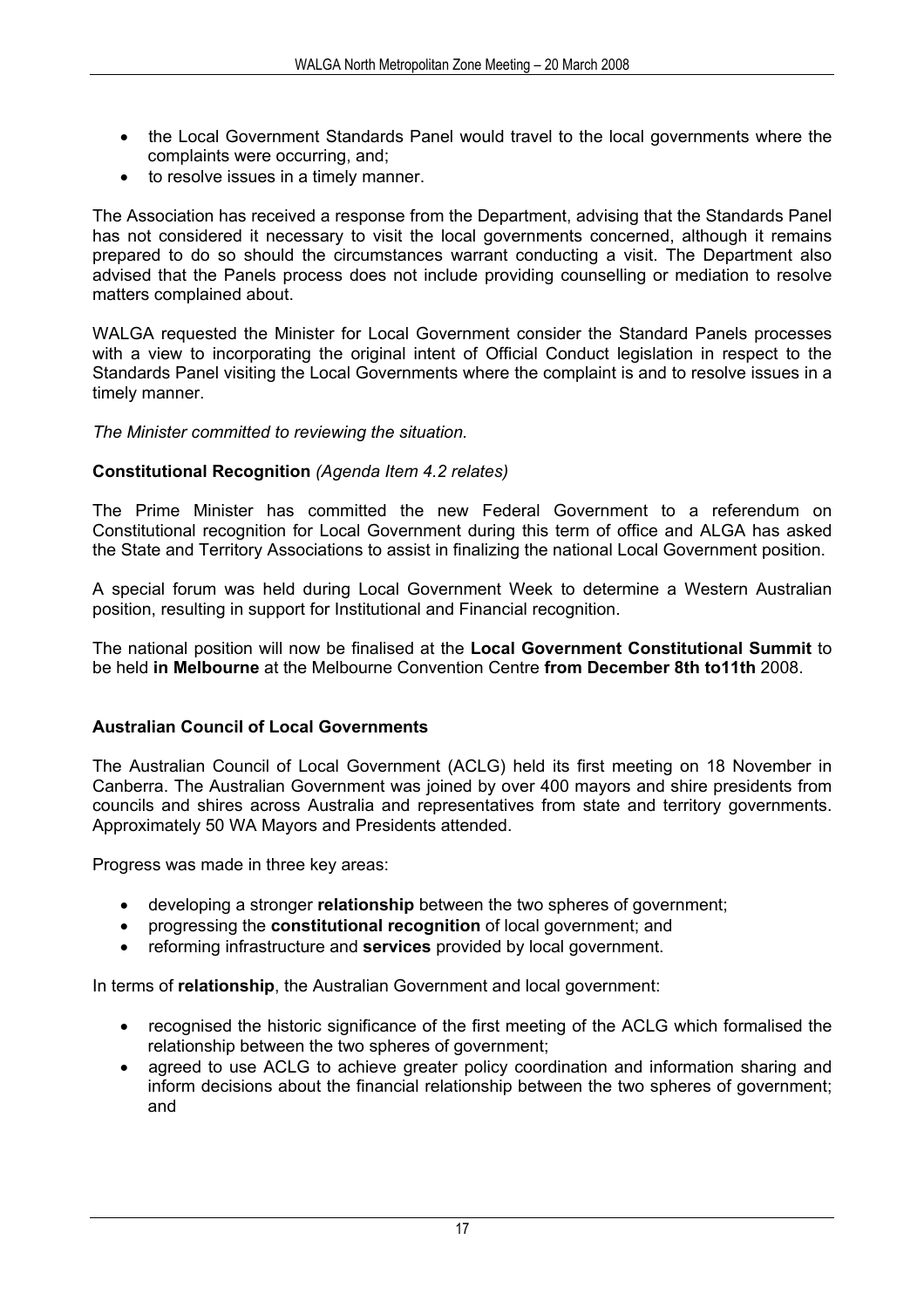In terms of **constitutional recognition**, the Australian Government and local government:

- reaffirmed the role of state and territory governments in the Australian federal system, including the relationship between each state or territory government and the local governments in that jurisdiction.
- reaffirmed their commitment to considering constitutional recognition of local government;
- noted that local government is consulting widely, including through the ALGA Constitutional Summit, to identify options for Commonwealth consideration; and
- recognised that the primary role of raising public support for any constitutional amendment lies with local government.

In terms of **service** reform, the Australian Government and local government:

- recognised the need to work with state and territory governments to implement nationally consistent financial and asset management and planning frameworks for local government as developed by the Local Government and Planning Ministers' Council;
- committed to a dialogue with state and territory governments to identify the local and community infrastructure needs for the future, particularly in corridors experiencing high growth;
- committed to improving workforce capability in local government and promoting innovation in local government through both the Commonwealth's new centre for excellence for local government and state and territory government training initiatives; and
- committed to the implementation of the Regional and Local Community Infrastructure Program to deliver an immediate improvement in community facilities, strengthen local economies and support jobs during a period of unfavourable economic circumstances.

The biggest immediate outcome from the meeting was the announcement of \$250 million of funding, of which WA Local Government will receive approximately \$29 million, plus a further \$50 million of national project funding.

### **President's Contacts**

During the September - December period, contacts that have occurred or are scheduled to take place prior to the December State Council meeting are as follows:

### **Federal Government Relations**

- Mr Howard Hobbs MP, Member for Warrego, Qld; Shadow Minister for Local Government, Planning & Regional Development
- Environmental Protection Health Council Adelaide
- NRM Minco Adelaide

### **State Government Relations**

### **Meetings with:**

- Mr Barry Carbon, Chairman and Ms Jan Grimoldby, Deputy Chair, Department of Environmental & Conservation
- Ms Marion Fulker, Committee for Perth
- Hon Roger Cook MLA, Deputy Leader Opposition: Mental Health: Indigenous Affairs
- Mr Paul Llewellyn, Member for SW Region
- ACLG Pre meeting Min Anthony Albanese, MP Canberra